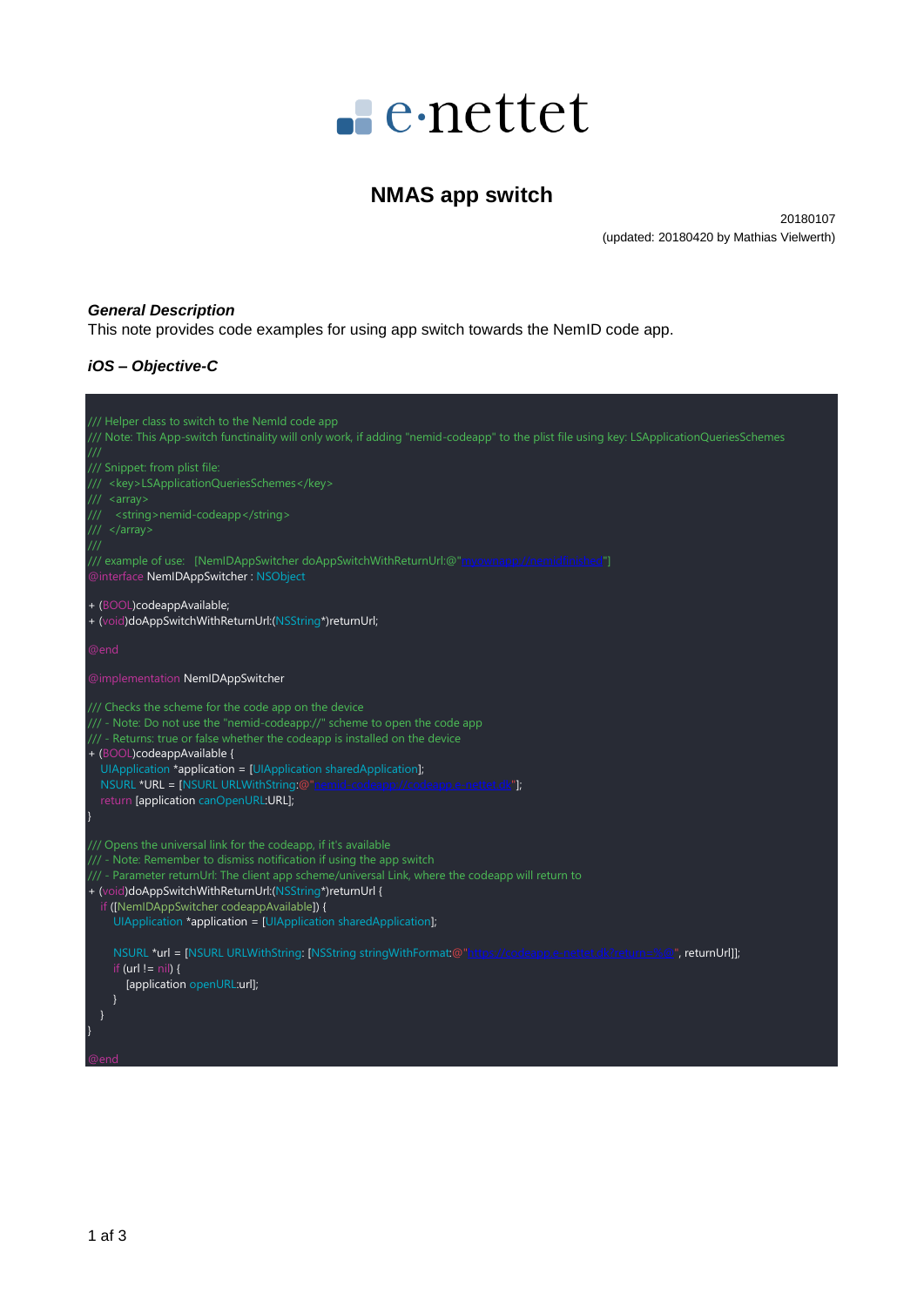## *iOS - Swift*

| /// Helper class to switch to the NemId code app                                                                                          |  |
|-------------------------------------------------------------------------------------------------------------------------------------------|--|
| /// Note: This App-switch functinality will only work, if adding "nemid-codeapp" to the plist file using key: LSApplicationQueriesSchemes |  |
| $^{\prime\prime\prime}$                                                                                                                   |  |
| /// Snippet: from plist file:                                                                                                             |  |
| /// <key>LSApplicationQueriesSchemes</key>                                                                                                |  |
| $11/1$ < array >                                                                                                                          |  |
| /// <string>nemid-codeapp</string>                                                                                                        |  |
| <string>nemid-codeapp-business</string> // Only for Business to Bank solutions<br>III                                                     |  |
| ///                                                                                                                                       |  |
| ///                                                                                                                                       |  |
| /// example of use: NemIDAppSwitcher.doAppSwitch(returnUrl: "myownapp://nemidfinished")                                                   |  |
| class NemIdAppSwitcher {                                                                                                                  |  |
|                                                                                                                                           |  |
| /// Checks the scheme for the code app on the device                                                                                      |  |
| /// - Note: Do not use the "nemid-codeapp://" scheme to open the code app                                                                 |  |
| /// - Note: For Business for Bank solutions use "nemid-codeapp-business://codeapp.e-nettet.dk"                                            |  |
| /// - Returns: true or false whether the codeapp is installed on the device                                                               |  |
| static func codeappAvailable() -> Bool {                                                                                                  |  |
| guard let url = URL(string: "nemid-codeapp://codeapp.e-nettet.dk") else {                                                                 |  |
| return false                                                                                                                              |  |
|                                                                                                                                           |  |
| return UIApplication.shared.canOpenURL(url)                                                                                               |  |
|                                                                                                                                           |  |
|                                                                                                                                           |  |
| /// Opens the universal link for the codeapp, if it's available                                                                           |  |
| /// - Note: Remember to dismiss notification if using the app switch                                                                      |  |
| /// - Parameter returnUrl: The client app scheme, where the codeapp will return to                                                        |  |
| func doAppSwitch(returnUrl: String) {                                                                                                     |  |
| if NemIdAppSwitcher.codeappAvailable() {                                                                                                  |  |
| UIApplication.shared.openURL(URL(string: "https://codeapp.e-nettet.dk?return=\(returnUrl)")!)                                             |  |
|                                                                                                                                           |  |
|                                                                                                                                           |  |
|                                                                                                                                           |  |

eë

### *iOS – Configurations for environments and Business for Bank*

There are 4 different URL that can be passed to openURL(). Two for KOPI and two for production.

KOPI:

- <https://codeapp.e-nettet.dk/kopi>
- <https://codeapp.e-nettet.dk/business/kopi>

#### PROD:

- https://codeapp.e-nettet.dk
- <https://codeapp.e-nettet.dk/business>

These will determine what app is opened by the app-switch.

When using the apps on KOPI, append "-kopi" to the schemes, in order to distinguish from PROD, eg. "nemid-codeapp-kopi". Remember to add it both in the plist and the code.